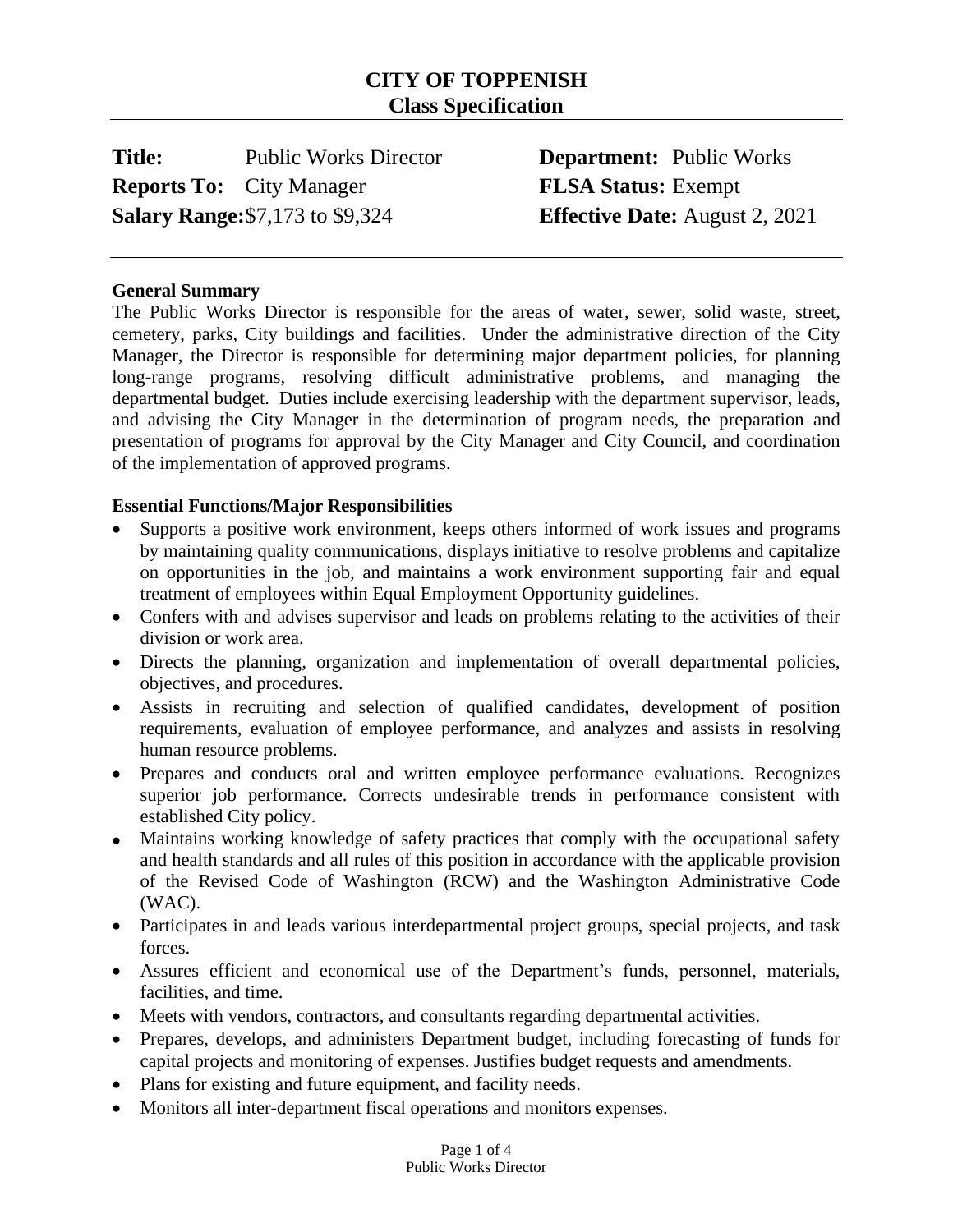- Prepares or reviews reports for the city manager, city council, or commissions. Works closely with council and other public and private groups to explain or coordinate plans for proposed projects, and to respond to their concerns.
- Monitors legislation and develops policies and programs to ensure compliance with federal, state, county and local laws and regulations.
- Manages and negotiates project-related contracts and ensures contractor compliance, budget and expenses, and the quality control of capital projects. Oversees Project management for the construction of all capital projects.
- Participates in the selection of consultants and prepares scopes of service, construction cost estimates, contract bid documents, and evaluation criteria, and arranges for the bidding and award of construction contracts.
- Responsible for resolution of project-related problems/concerns; explains, justifies, and defends public works programs, projects, and activities; negotiates and resolves sensitive and controversial issues.
- Manages project close-out, processing of contract bonds, and review and disposition of final project files.
- Reviews plans submitted for all residential and commercial development to ensure compliance with adopted regulations and standards relating to water, sewer, stormwater, street cuts, and other public and private improvements and adequacy of application for permit.
- Responds to concerns or requests for information from contractors, developers, property owners, and the public. Assures compliance with state and local codes and design standards.
- Coordinates City projects and Public Works activities with other City departments, governmental agencies, and other private and public utilities.
- Directs the preparation, monitoring, and updating of water, sanitary sewer, and storm water system plans.
- Directs the preparation, monitoring, and updating of the six-year transportation improvement plan.
- Directs the preparation, monitoring, and updating of six-year capital facility plan.
- Directs the preparation, monitoring, and updating of design standards.
- Researches and responds to questions or problems raised by City Council, City Manager, other City departments, outside agencies, and the public.
- Coordinates work of the Public Works Department with other City departments, outside agencies and concerned citizens.
- Provides staff assistance to the City Council, attends regularly scheduled City Council meetings, and participates in a variety of boards, commissions, and committees as assigned.
- Prepares and presents department reports and writes information for council agendas and other necessary correspondence to the City Council.
- Attends work on a regular and dependable basis.
- Other duties as assigned.

## **Job Scope**

Position encounters a wide diversity of work situations and involves a high degree of complexity due to scheduling of department assets with project requirements. It is responsible for developing procedures, policies, and objectives and operates independently with minimal supervision. Errors in work or judgment could result in additional costs, delays, personnel injuries, adverse employee morale, reputation or City image or liabilities to the City. Decisions are made within broad interpretation of applicable laws and governmental guidelines.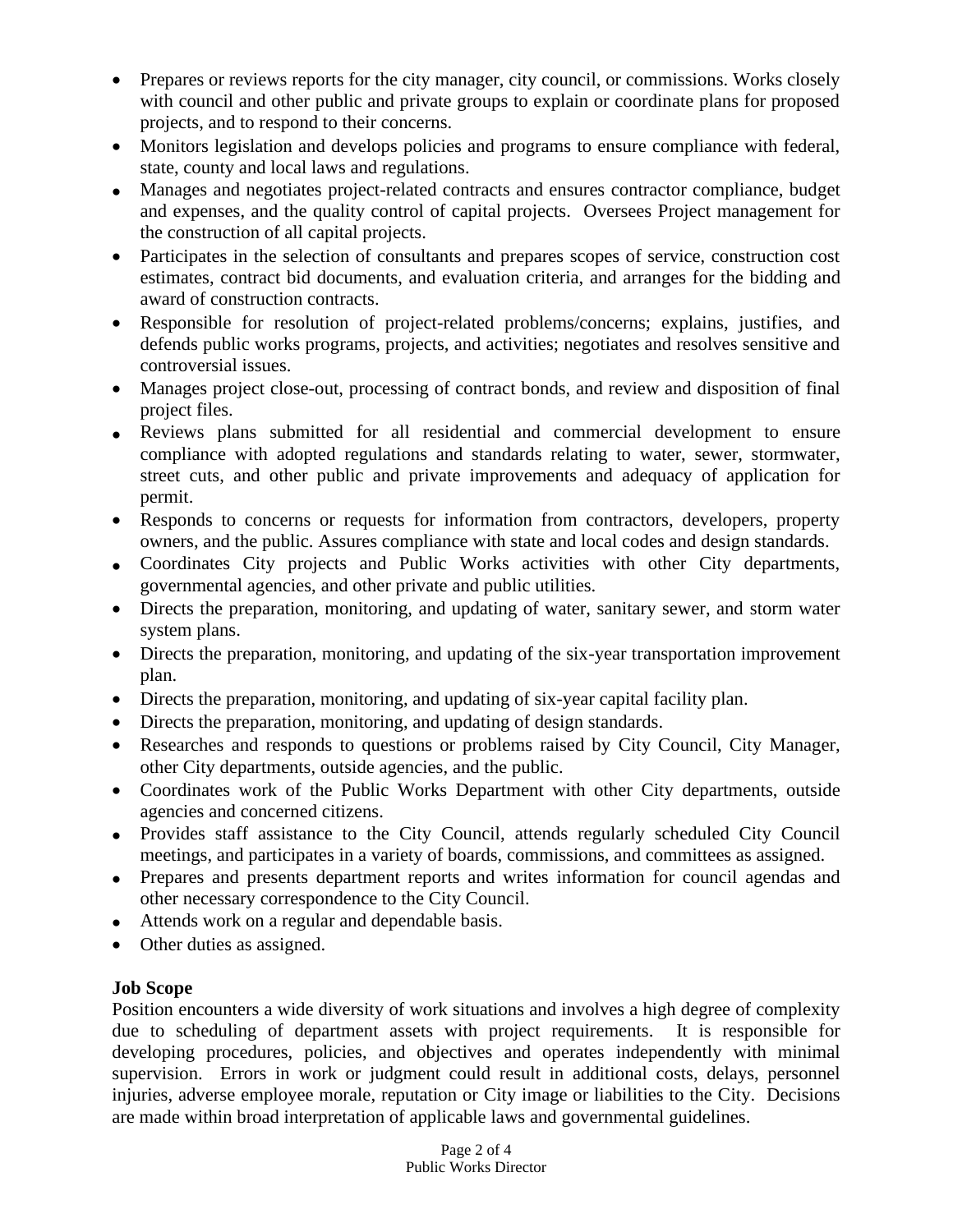Position has total budgetary preparation/compliance accountability for an operating budget of approximately \$9M and capital budget of approximately \$6M. The position is accountable for control of capital assets valued greater than \$500,000 and for all long-range operational and strategic planning.

#### **Supervisory Responsibilities**

Position has full supervisory responsibilities for all Public Works employees.

## **Interpersonal Contacts**

Contacts are normally self-initiated and made with others both inside and outside the city government, over the phone and in person. Interactions frequently include confidential/sensitive information necessitating discretion.

#### **General Skills and Abilities:**

- Manages City assets.
- Interprets rules and regulations.
- Communicates clearly verbally and in writing.
- Assesses and evaluates situations effectively.
- Exerts optimal effort in successfully completing tasks.
- Takes initiative with minimal supervision.
- Manages time efficiently and effectively through schedule and prioritizing.
- Works within and contributes to the effectiveness of a team, respecting differences.
- Reports for work regularly and on time.

## **Required Abilities**

- Read, analyze, and interpret common scientific and technical journals, financial reports, and legal documents.
- Respond to common inquiries or complaints from customers, regulatory agencies, or members of the business community.
- Effectively present information to the City Council, public groups and/or boards.
- Independently review and process all levels of permits and projects.
- Systematically gather, organize, and analyze data.
- Review and process a variety of permit applications.
- Write reports clearly and convey technical information to lay persons.
- Plan, schedule and execute projects.
- Observe and evaluate trends, analyze data, and draw logical conclusions.
- Think conceptually and perform problem analysis, advanced math, and creatively solve work problems.
- Provide a high level of customer service through well-developed and effective communications (verbal and written.)
- Establish and maintain effective working relationships.
- Use discretion in all contacts.
- Make decisions based on sound judgment leading to logical conclusions.
- Speak, read, write, and understand English.
- Stand, sit, talk, hear, grasp, handle, and perform repetitive motions of the hands and wrists.